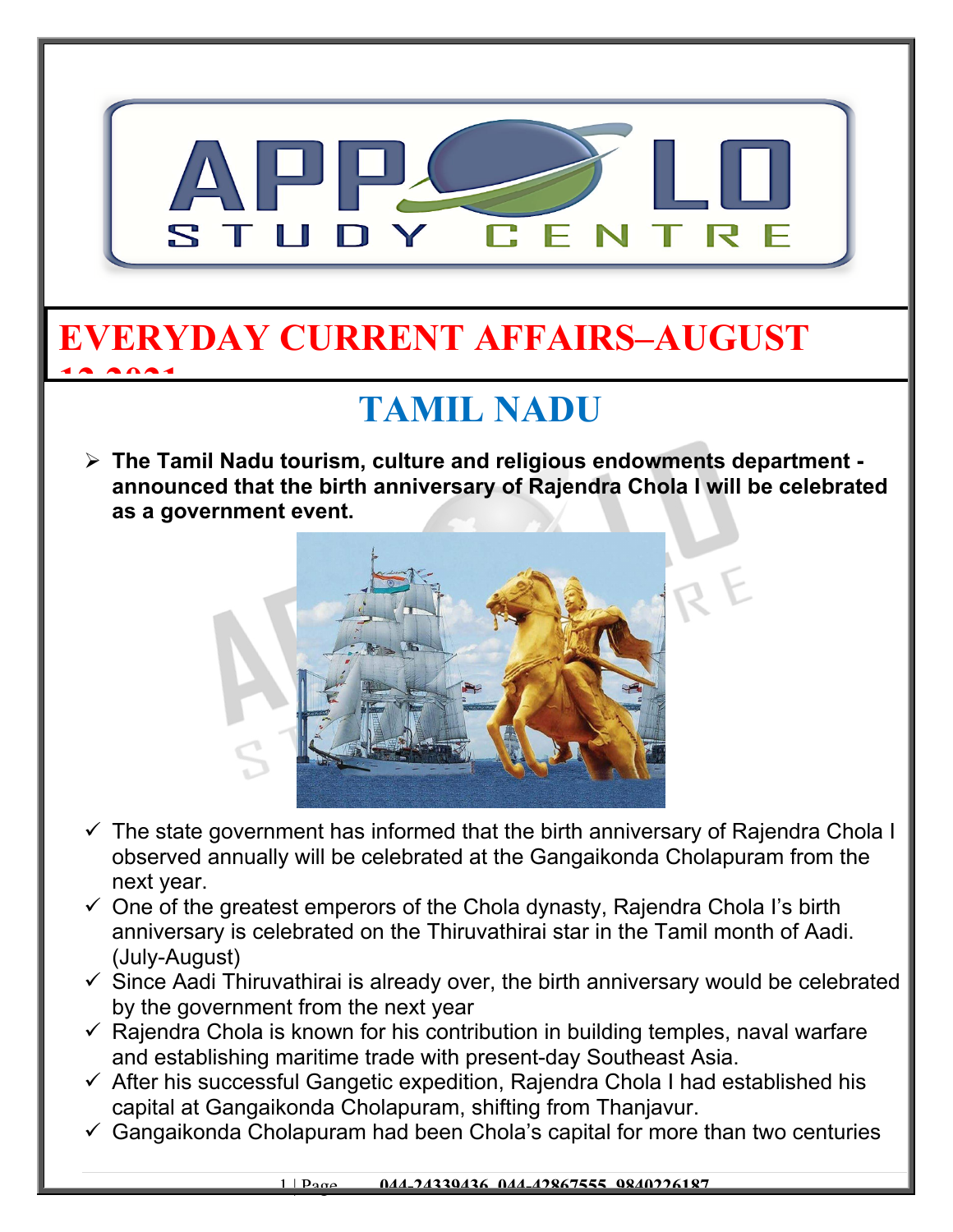- $\checkmark$  Raiendra Chola I had built the monumental Peruvudaiyar temple at Gangaikonda Cholapuram similar to the Thanjavur Big temple.
- $\checkmark$  The temple was recognised as one of the world heritage sites by UNESCO.

#### **NATIONAL**

- **The Ministry of Tourism has asked states and Union Territories to exempt fully vaccinated people from the mandatory RT-PCR tests during inter-state travel**
- $\checkmark$  As per the uniform travel protocol announced by the Union government, the states are mandated to accept the final vaccination certificates upon arrival.
- $\checkmark$  This follows Union tourism minister G Kishan Reddy's reply to a question in the Lok Sabha on August 9 in this regard
- $\checkmark$  As of now, some states allow fully vaccinated travellers to enter without negative RT-PCR reports.
- $\checkmark$  But states such as Bengal (for travellers from Chennai, Mumbai and Pune), Karnataka, Goa, Chhattisgarh insist on mandatory RT-PCR negative reports even for fully vaccinated.
- **The Lok Sabha was adjourned sine die two days ahead of schedule on August 11.**
- $\checkmark$  The monsoon session witnessed the lowest productivity of the 17th Lok Sabha so far
- $\checkmark$  The lower house could function only 21 hours and 14 minutes against the stipulated time of 96 hours.
- $\checkmark$  The previous sessions of the current Lok Sabha have had record productivity, exceeding 100%, as House sittings took place till late hours to compensate for disruptions.
- $\checkmark$  The Rajya Sabha had 17 sittings of the House with barely 28% productivity
- $\checkmark$  According to Lok Sabha Speaker Om Birla, 13 bills were introduced and 20, including those from the Rajya Sabha, were passed during the session.
- $\checkmark$  Some of the important bills which were passed are the Constitution (One Hundred and Twenty-Seventh Amendment) Bill, 2021, the Insolvency and Bankruptcy Code (Amendment) Bill, 2021 and Appropriation Bills relating to Supplementary Grants for 2017-18 and 2020-21.
- **On August 11, the Ministry of Home told the Rajya Sabha that nonagricultural land in Jammu & Kashmir can be transferred to "outsiders" or people who are not permanent residents or having J&K domicile**
- $\checkmark$  However, the transfer can be effected by the UT government only for educational, charitable and medical ventures, as per the adapted land laws of Jammu & Kashmir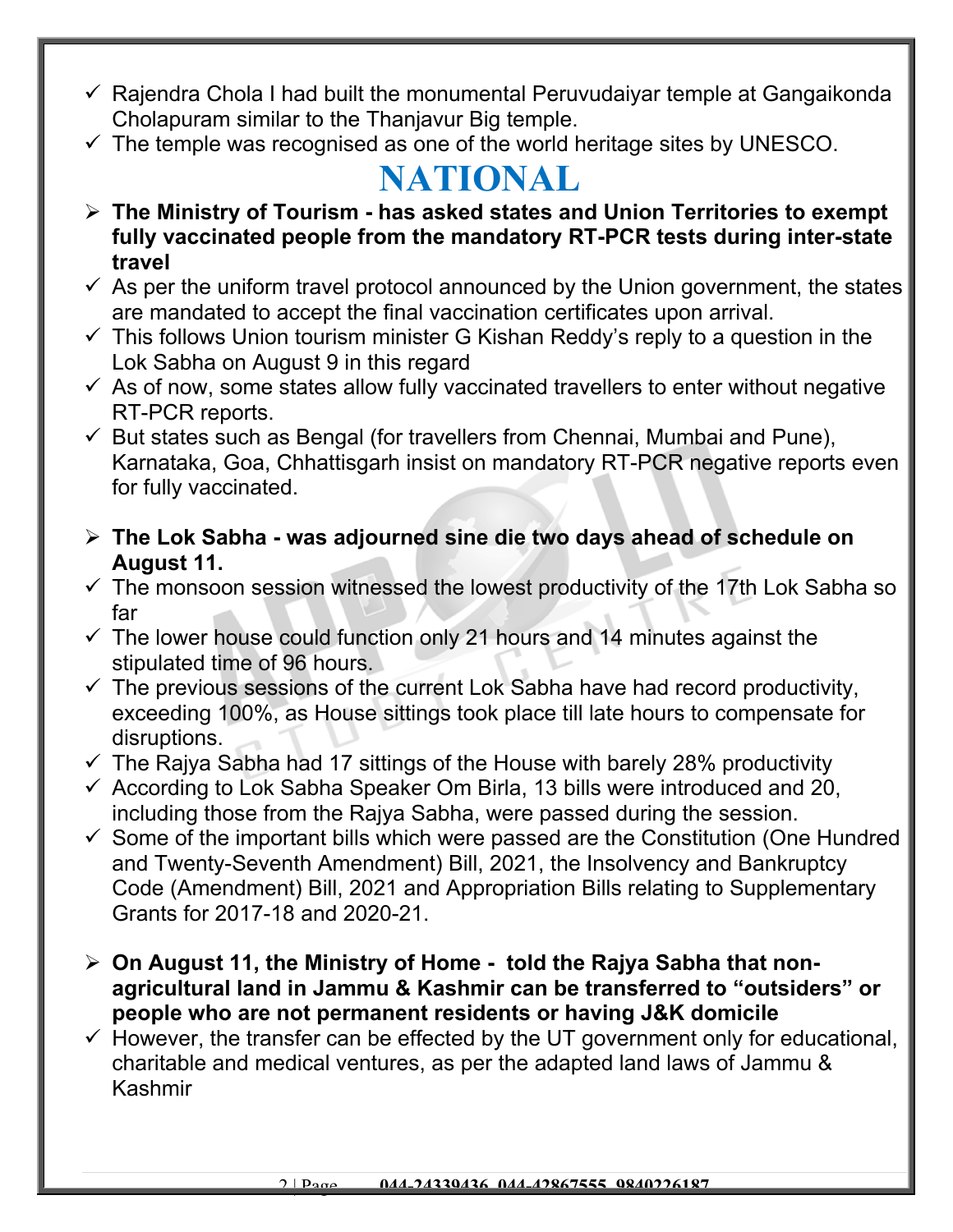- $\checkmark$  A day earlier, the government had informed the Lok Sabha that two 'outsiders' had purchased two properties in J&K since the abrogation of Article 370 on August 5, 2019.
- $\checkmark$  After August 5, 2019, all provisions of the Constitution of India were made applicable to J&K
- $\checkmark$  This necessitated changes in existing laws in the UT by Adaptation Orders, so as to conform to the provisions of the Constitution of India.
- $\checkmark$  Apart from adapting the land laws, the Jammu and Kashmir Big Landed Estates Abolition Act, 1950 was repealed
- $\checkmark$  This Act transferred land to the tillers and prescribed a limit to right of ownership of 182 standard kanals (22.75 acres)

#### **INDIA AND OTHER COUNTRIES**

- **India will hold a series of high-level 2+2 bilateral talks with Australia next month**
- $\checkmark$  Australia's foreign minister Marise Payne and new defense minister Peter Dutton visit India for the 2+2 dialogue with their counterparts S Jaishankar and Rajnath Singh.
- $\checkmark$  The two countries, which are close partners now, are working on the dates for the meeting.
- $\checkmark$  The decision to hold the 2+2 dialogue follows a standalone visit to India last week by former Australian PM Tony Abbott, who is now the special envoy for trade and investment.
- $\checkmark$  The two countries are working on signing a trade and investment deal
- $\checkmark$  India has signed an agreement with Japan and Australia to build resilient supply chains.
- $\checkmark$  Prime Minister Narendra Modi will meet his Australian counterpart Scott Morrison at the first in-person Quad summit in Washington, scheduled tentatively in September this year.

# **SCIENCE, TECHNOLOGY & ENVIRONMENT**

- **Chandrayaan-2 mission's orbiter has detected the "unambiguous presence of hydroxyl and water molecules" on the Moon's surface**
- $\checkmark$  Indian researchers used the data obtained by the orbiter's imaging infrared spectrometer (IIRS) to understand the lunar mineral composition
- $\checkmark$  IIRS is meant to collect information from the Moon's electromagnetic spectrum.
- $\checkmark$  Three strips on the Moon's surface were analysed by IIRS sensor for hydration presence.
- $\checkmark$  It has to be recalled that Chandrayaan-2 mission lander crash-landed on the lunar surface in 2019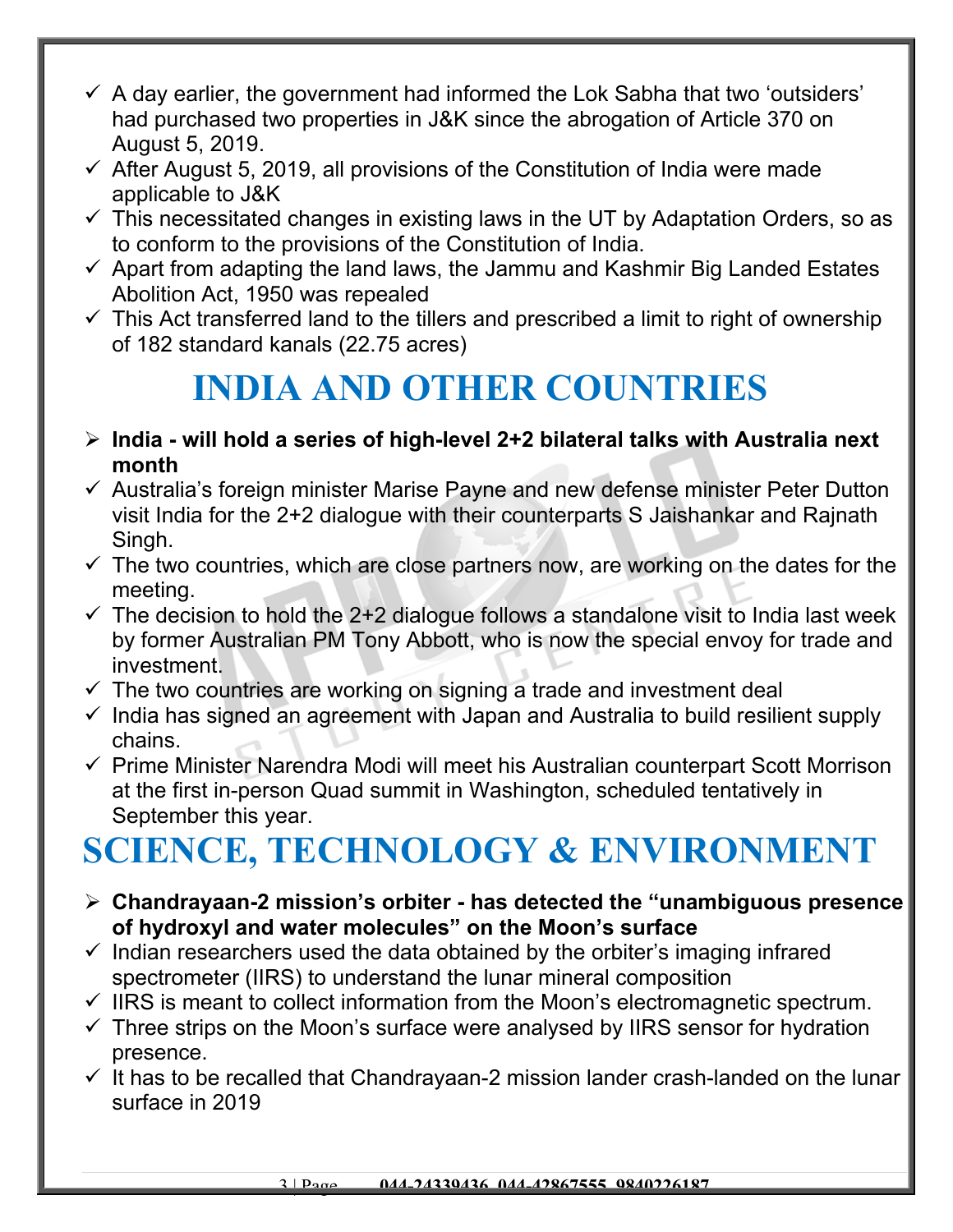

- $\checkmark$  The findings by one of its eight key scientific instruments will certainly give a big boost to ISRO, which has scheduled the launch of its next lunar mission, Chandrayaan-3, in 2022.
- **Researchers of the Molecular Biophysics Unit, Indian Institute of Science (IISc) - have developed a method to block bacteria from flushing out antibiotics.**
- $\checkmark$  This will greatly support the process of making existing drugs more effective against drug-resistant bacteria or superbugs.
- $\checkmark$  The researchers used a specific antibody found in Indian camels (at the National Research Centre on Camel, Bikaner) to block the transporter.
- $\checkmark$  Bacteria are generally killed by antibiotics.
- $\checkmark$  Bacteria uses a method called as 'efflux' to gain resistance and transporters enabling the pathogen
- $\checkmark$  Efflux is the process in which bacteria transport compounds such as drugs outside the cell.
- $\checkmark$  Transporters are among major components in multidrug resistance armoury of bacteria.

#### **DEFENCE**

 **Another flight-test of the indigenous 'Nirbhay' land-attack cruise missile – was unsuccessful on August 11 due to a technical snag**